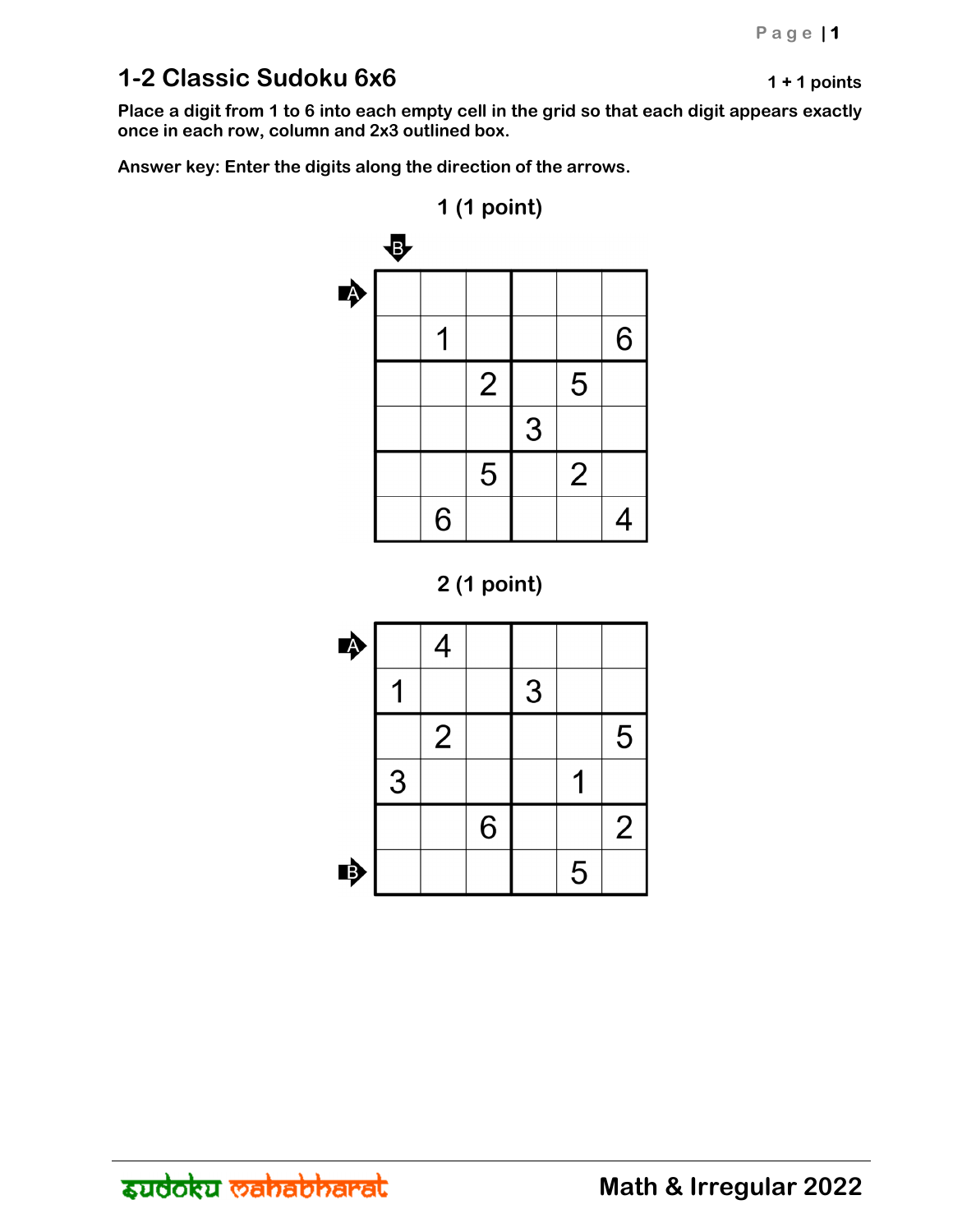## **3-4 Classic Sudoku 9x9 4 + 3 points**

**Place a digit from 1 to 9 into each empty cell in the grid so that each digit appears exactly once in each row, column and 3x3 outlined box.** 

**Answer key: Enter the digits along the direction of the arrows.** 



zudoku <del>wahabharal</del>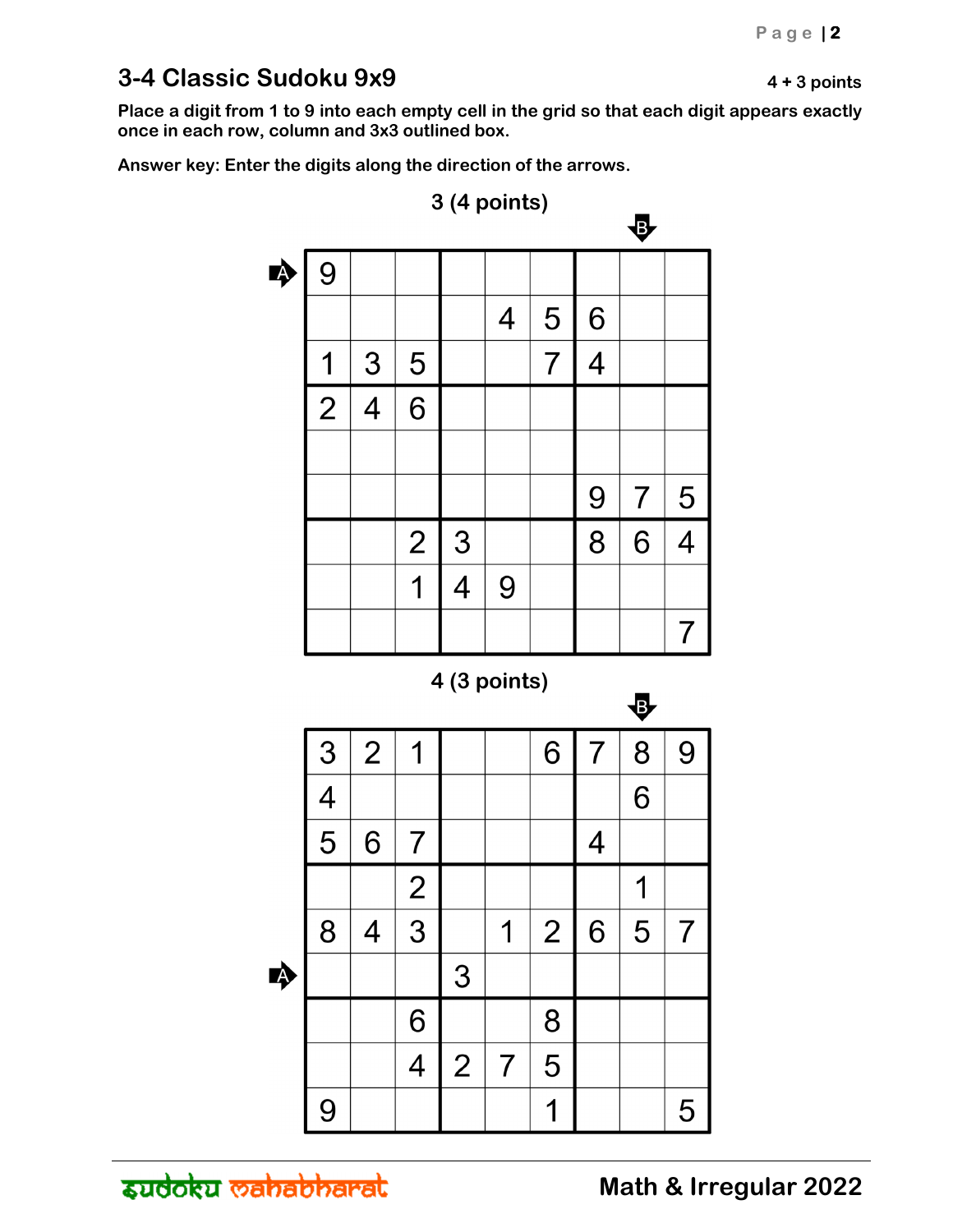## **5-6 Classic Sudoku 9x9 7 + 7 points**

**Place a digit from 1 to 9 into each empty cell in the grid so that each digit appears exactly once in each row, column and 3x3 outlined box.** 

**Answer key: Enter the digits along the direction of the arrows.** 



**5 (7 points)**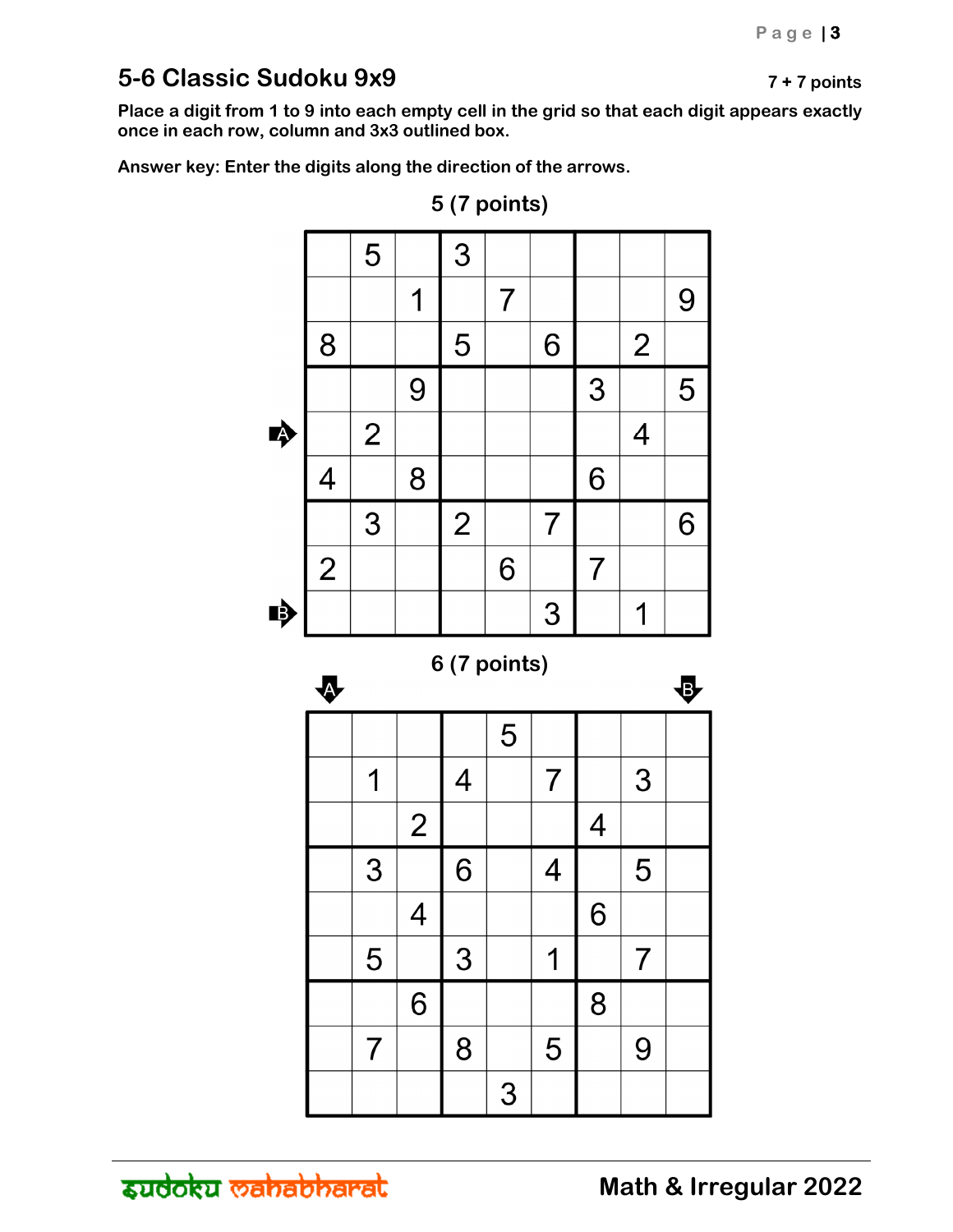# **7-8 Arithmetic Pairs Sudoku 3 + 13 points**

**Place a digit from 1 to 6 (1 to 9) into each empty cell in the grid so that each digit appears exactly once in each row, column and 2x3 (3x3) outlined box.** 

**Circled numbers are a result of applying one of the basic mathematical operations (+, -, \*, /) between the digits on each side of the circle. It may be possible to achieve the result using more than one of them, but at least one should be applicable.** 

**The parts in brackets are for the bottom puzzle.**

**Answer key: Enter the digits along the direction of the arrows.** 



**7 (3 points)**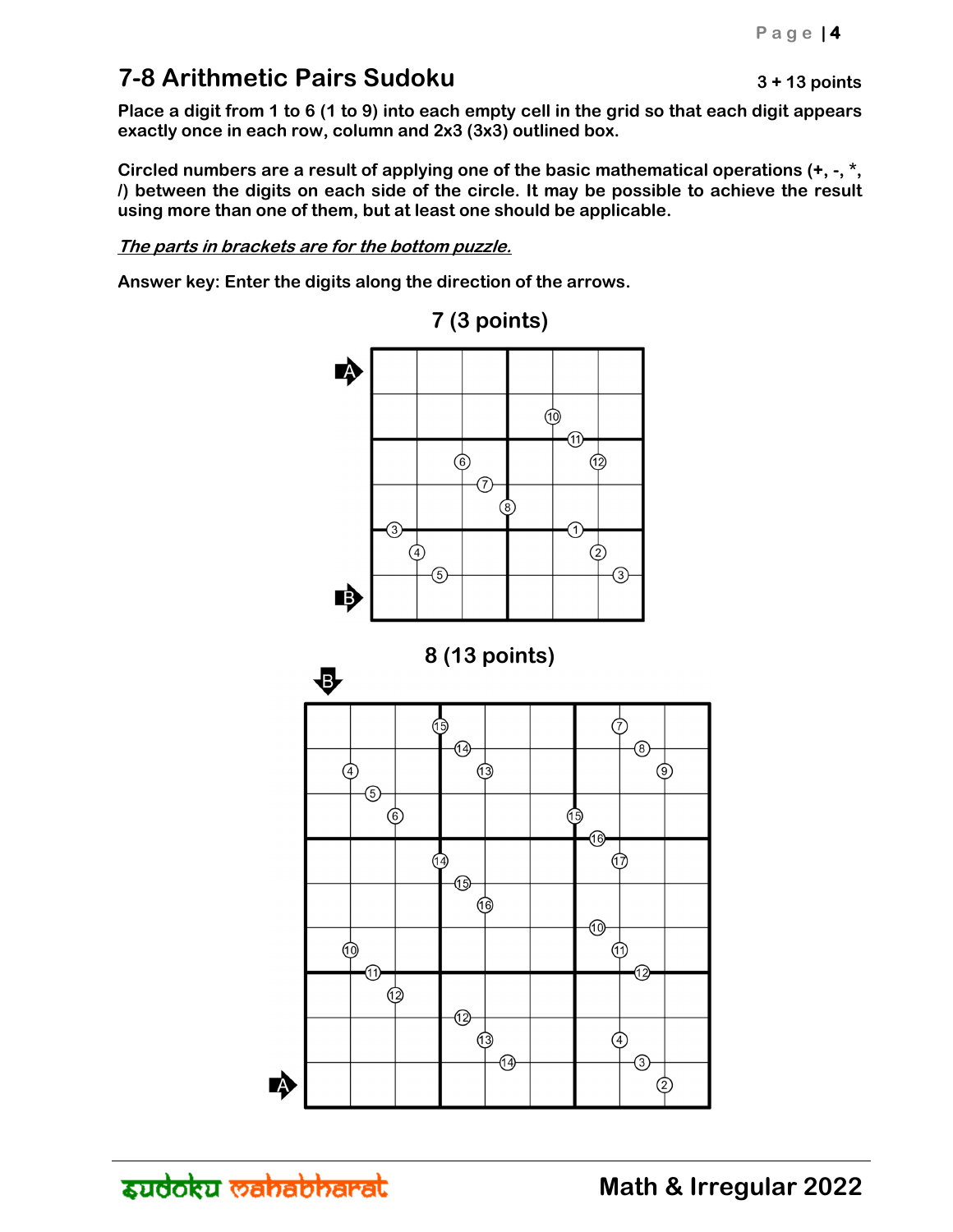## **9-10 Killer Sudoku 19-10 Killer Sudoku 19-10 Points**

**Place a digit from 1 to 6 (1 to 9) into each empty cell in the grid so that each digit appears exactly once in each row, column and 2x3 (3x3) outlined box.** 

**The number at the top-left corner of each cage is the sum of digits inside the cage. Digits do not repeat within a cage.** 

**The parts in brackets are for the bottom puzzle.** 

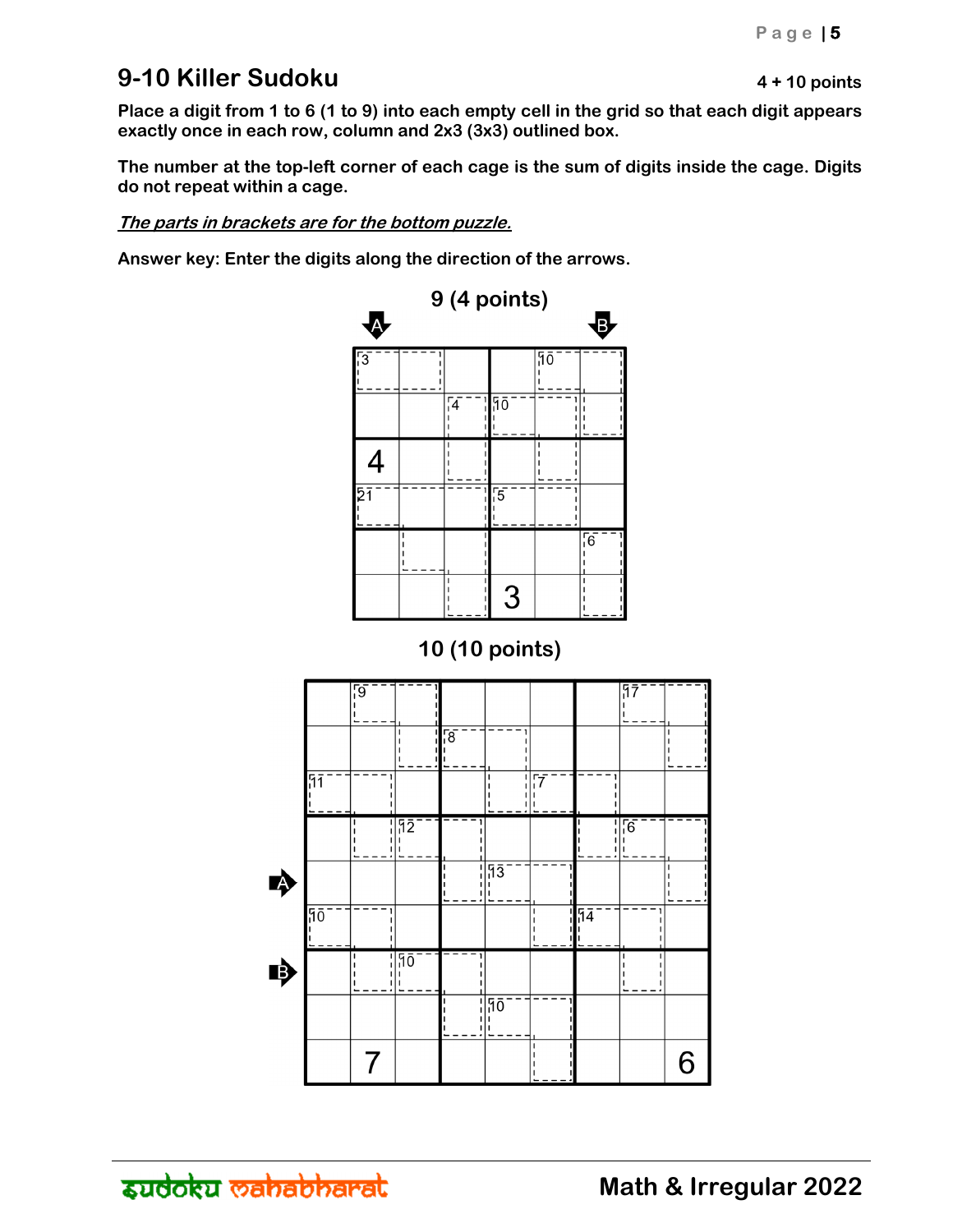## **11-12 Arrow Sudoku 5+10 points**

**Place a digit from 1 to 6 (1 to 9) into each empty cell in the grid so that each digit appears exactly once in each row, column and 2x3 (3x3) outlined box.** 

**The digit in each circled cell is the sum of digits along the path of its arrow. Digits can repeat within an arrow shape.** 

**The parts in brackets are for the bottom puzzle.** 

**Answer key: Enter the digits along the direction of the arrows.** 



**11 (5 points)**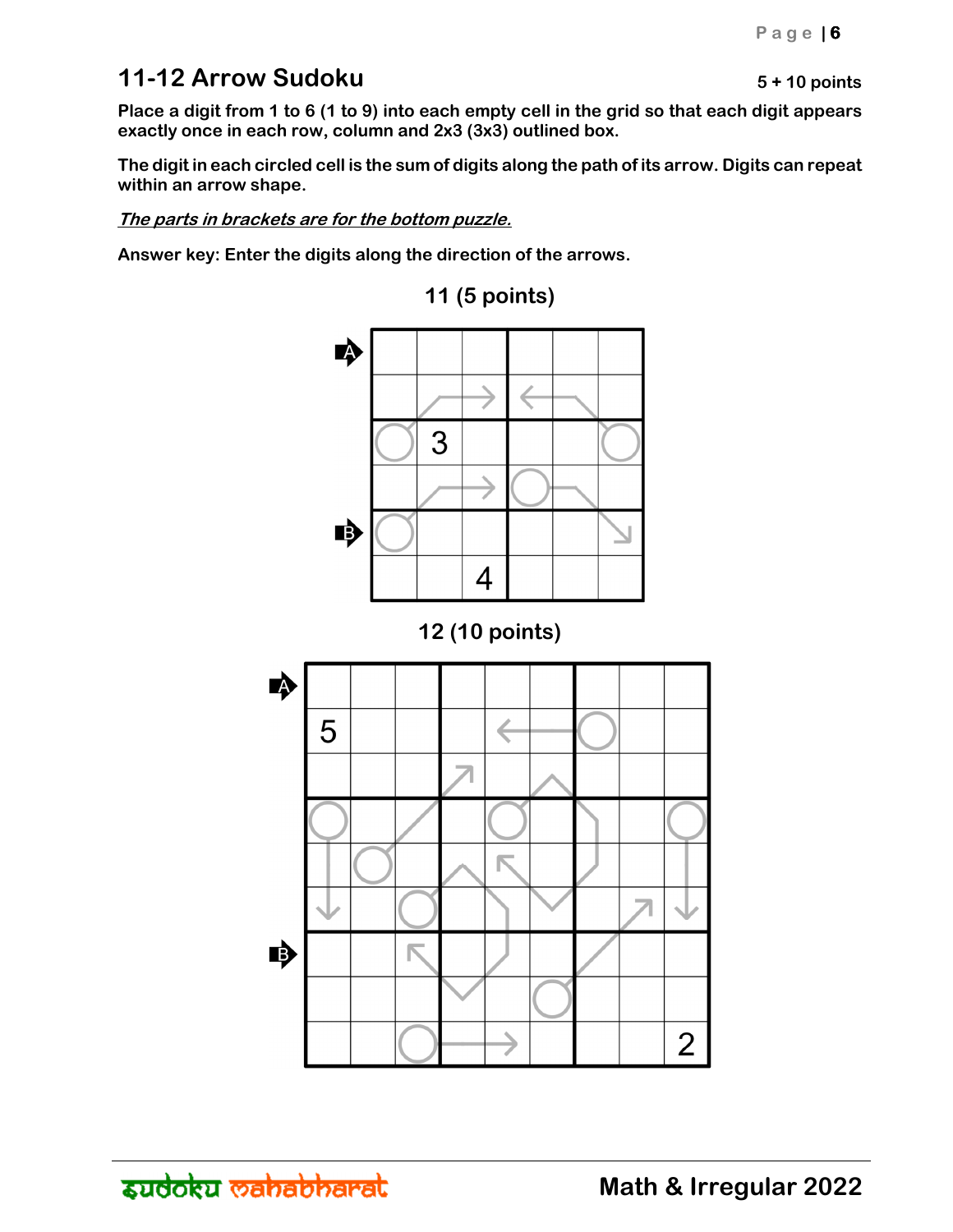## **13-14 Irregular Sudoku 2 + 13 points**

**Place a digit from 1 to 6 (1 to 9) into each empty cell in the grid so that each digit appears exactly once in each row, column and outlined region.** 

**The parts in brackets are for the bottom puzzle.** 

**Answer key: Enter the digits along the direction of the arrows.** 



**13 (2 points)**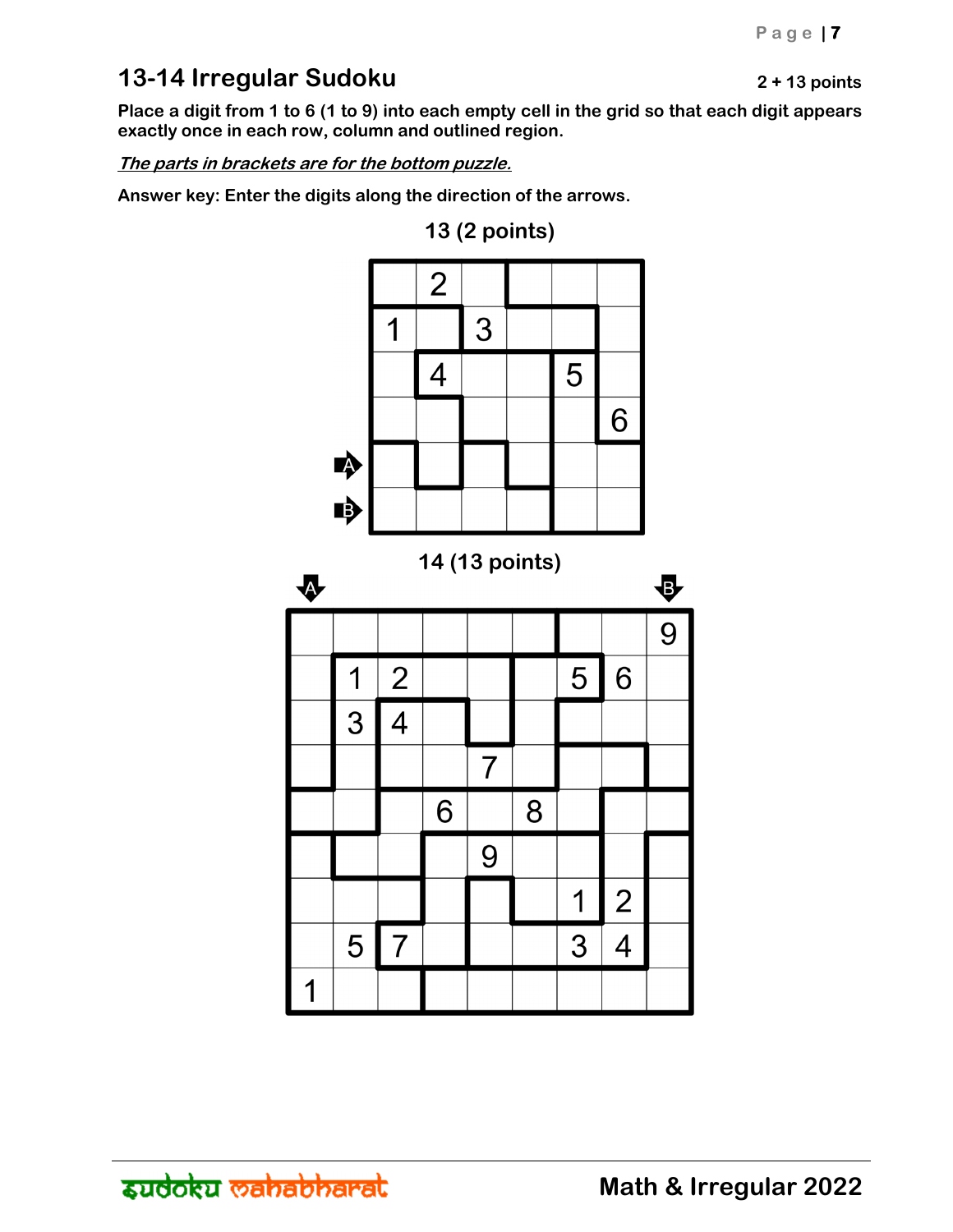#### **15-16 Sudokurve 15-16 Sudokurve 15-16 Sudokurve 15-16** Sudokurve **15-16** Sudokurve **15-16** Sudokurve **15-16** Sudokurve **15-16** Sudokurve **15-16** Sudokurve **15-16** Sudokurve **15-16** Sudokurve **15-16** Sudokurve **15-16**

**Place a digit from 1 to 6 (1 to 9) into each empty cell in the grid so that each digit appears exactly once in each row, column and 2x3 (3x3) outlined box.** 

**Some rows and columns are bent, marked by curved lines.** 

**Note: The answer key should contain the digits in the direction of the arrow, ignoring any gaps or curved lines.** 

**The parts in brackets are for the bottom puzzle.** 

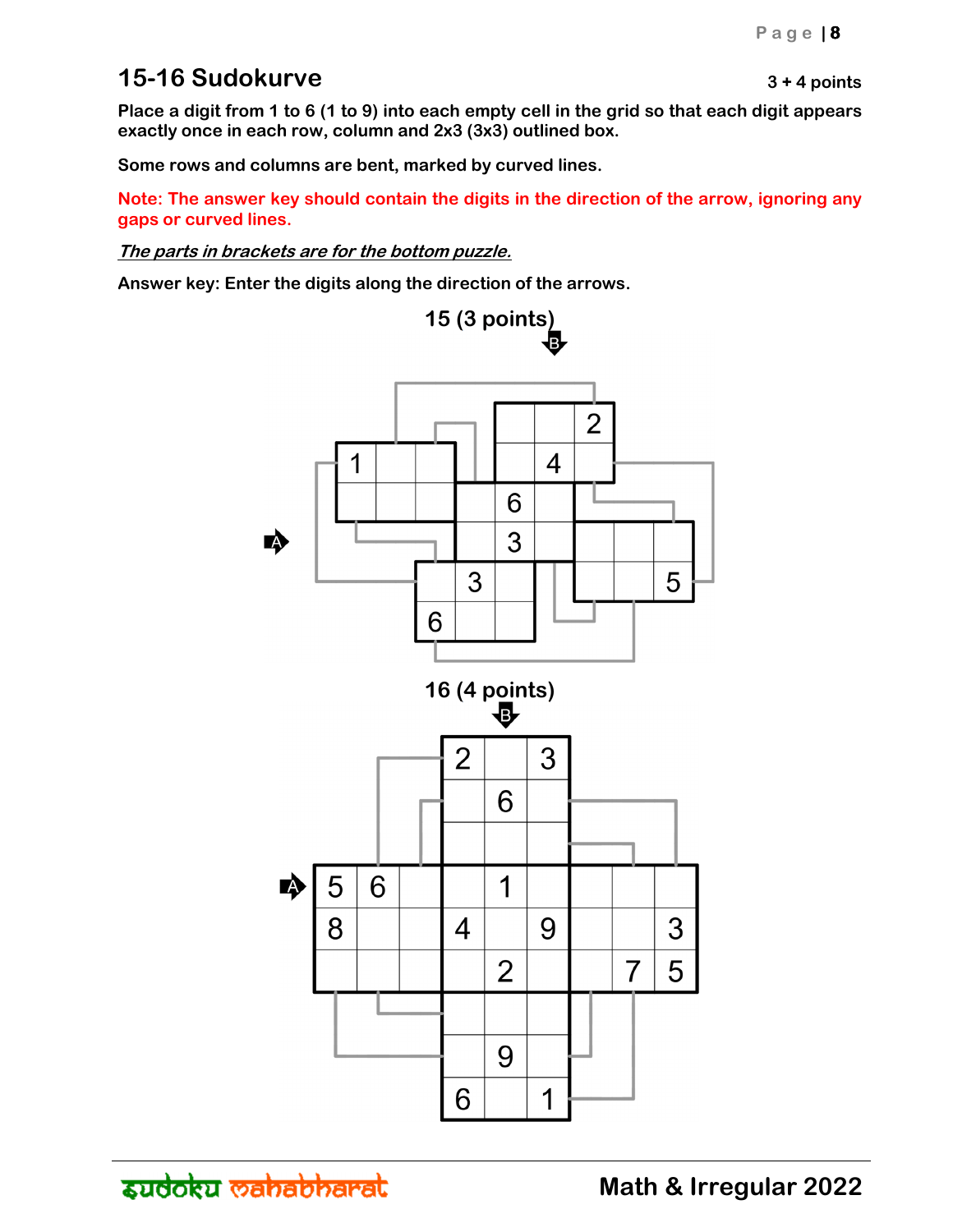## **17 Parquet Sudoku 6x6 2 points**

**Place a digit from 1 to 6 into each empty cell in the grid so that each digit appears exactly once in each row, column and 2x3 outlined box.** 

**Some cells belong to multiple rows and/or columns.** 

**The parts in brackets are for the bottom puzzle.** 



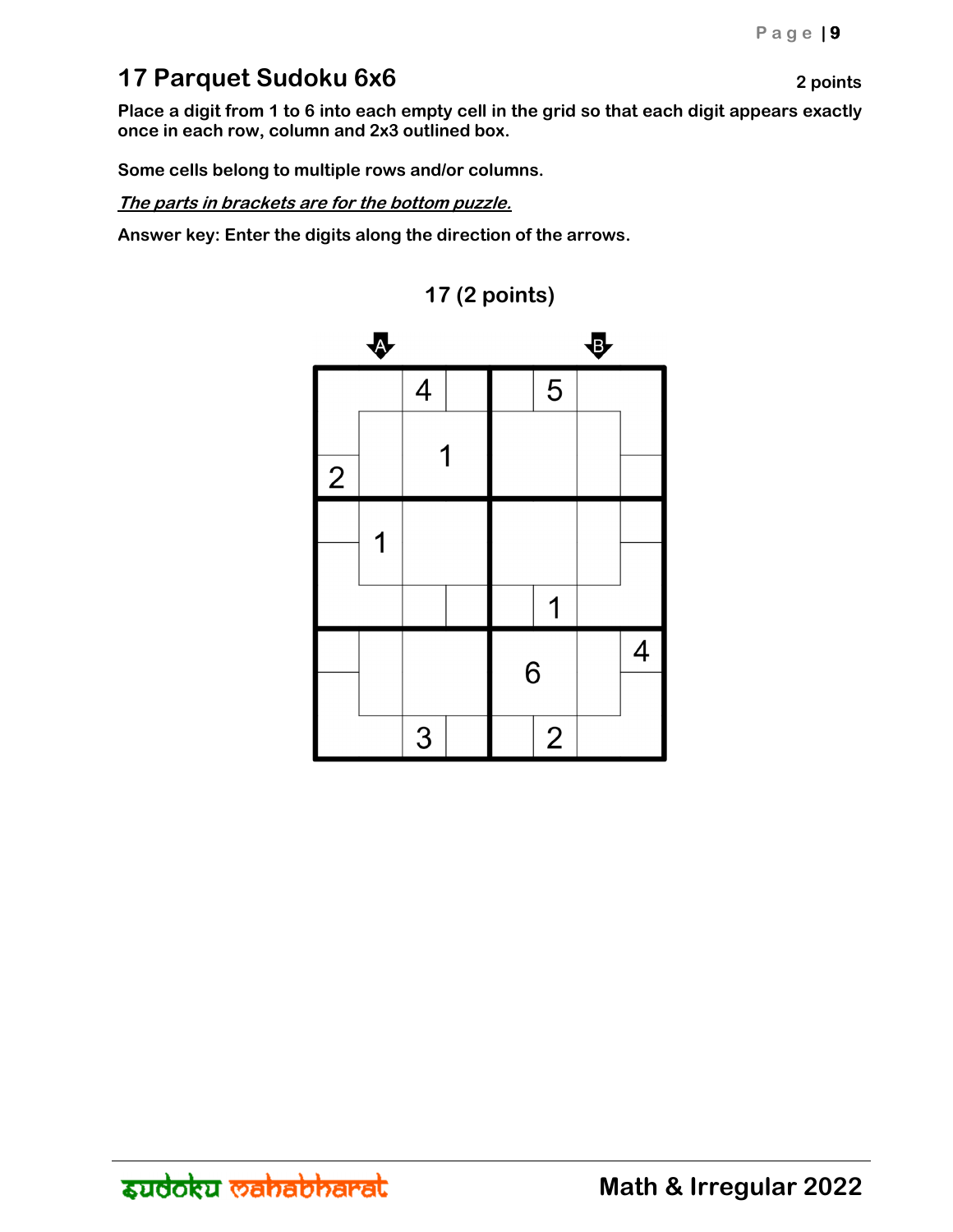#### **18 Parquet Sudoku 8 points 8 points**

**Place a digit from 1 to 9 into each empty cell in the grid so that each digit appears exactly once in each row, column and 3x3 outlined box.** 

**Some cells belong to multiple rows and/or columns.** 

**The parts in brackets are for the bottom puzzle.** 

**Answer key: Enter the digits along the direction of the arrows.** 



**Thank you for participating! Check next page for bonus content!**  $\bullet$